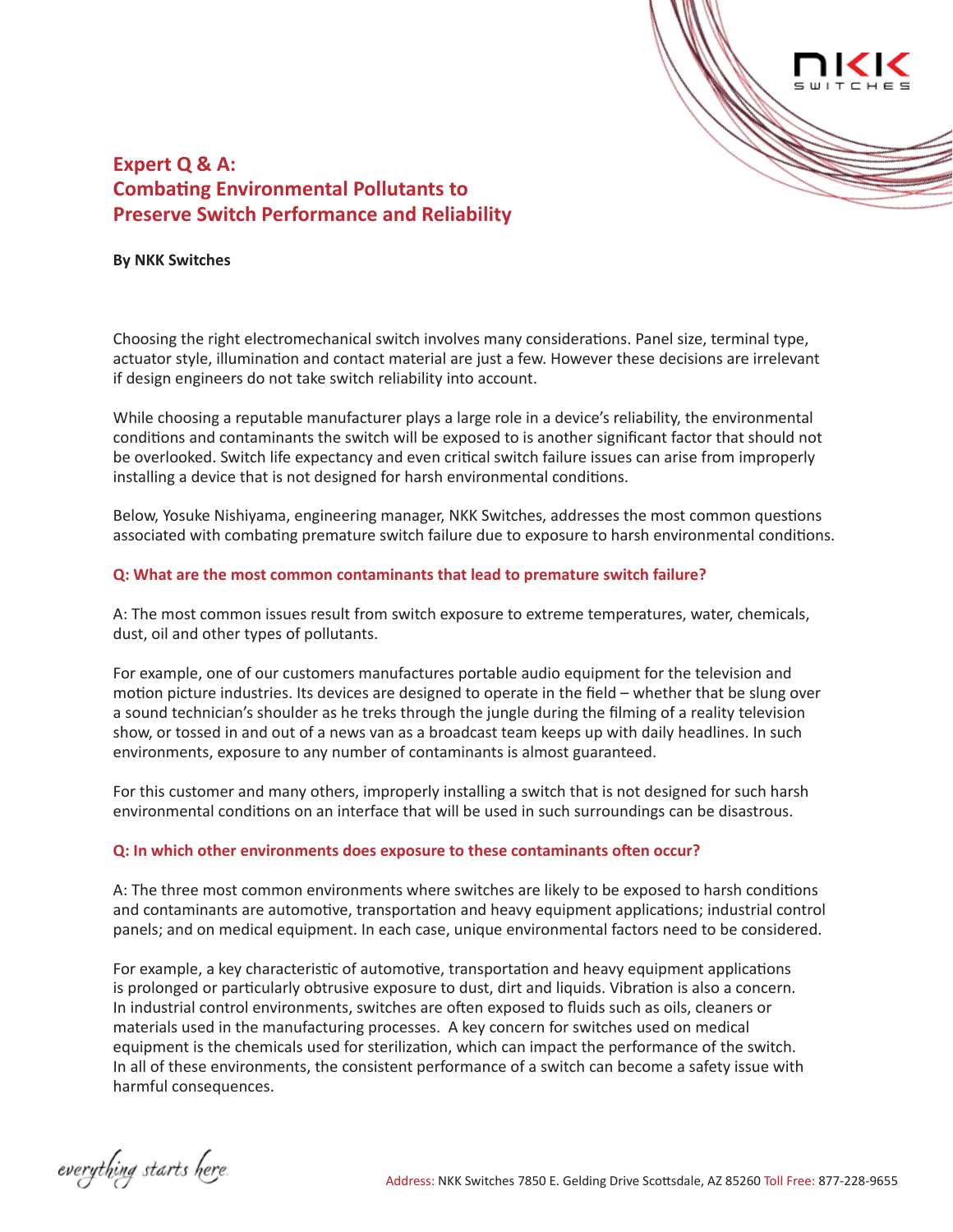### **Q: What is the best way to combat premature switch failure due to exposure to harsh environmental conditions?**

A: The most effective means of ensuring proper switch function and life expectancy is to leverage sealed switches. However, there are several options when it comes to sealed switches. These include IP-rated switches, splash proof boots and IP-rated devices with splash proof boots for maximum protection.

## **Q: What are the key characteristics of IP-rated switches?**

A: IP-rated switches are process sealed during manufacturing. They are subsequently guaranteed to resist certain environmental factors based on a ratings classification system established by the International Organization for Standardization's (ISO) IEC60529 standard.

This directive specifies the degree of protection of enclosures for low-voltage switches; specifically, protection of operators against contact with live or moving parts and the prevention of contamination by solid foreign material. The IP code is a specification used internationally and is similar to the National Electrical Manufacturers Association (NEMA) standard.

Common IP ratings include IP60, IP64, IP65 and IP67. Here is what each of these ratings means:

- IP60: Dust tight, but not protected against water.
- IP64: Dust tight and protected against splashing water from any direction.
- IP65: Dust tight and protected against low-pressure water jets from any direction.
- IP67: Dust tight and protected against effects of temporary immersion (up to 1 meter).

For designs requiring absolute precision, it is possible to rate to a specific IP rating and test according to a specific application's requirements. A few examples of testing include cycle tests, environmental tests and shock and vibration tests.

IP-rated switches are the best choice for automotive, transportation and heavy equipment applications. For most designs, an IP64 rated device, which is guaranteed dust tight and protected against splashing water from any direction, is sufficient.



everything starts here.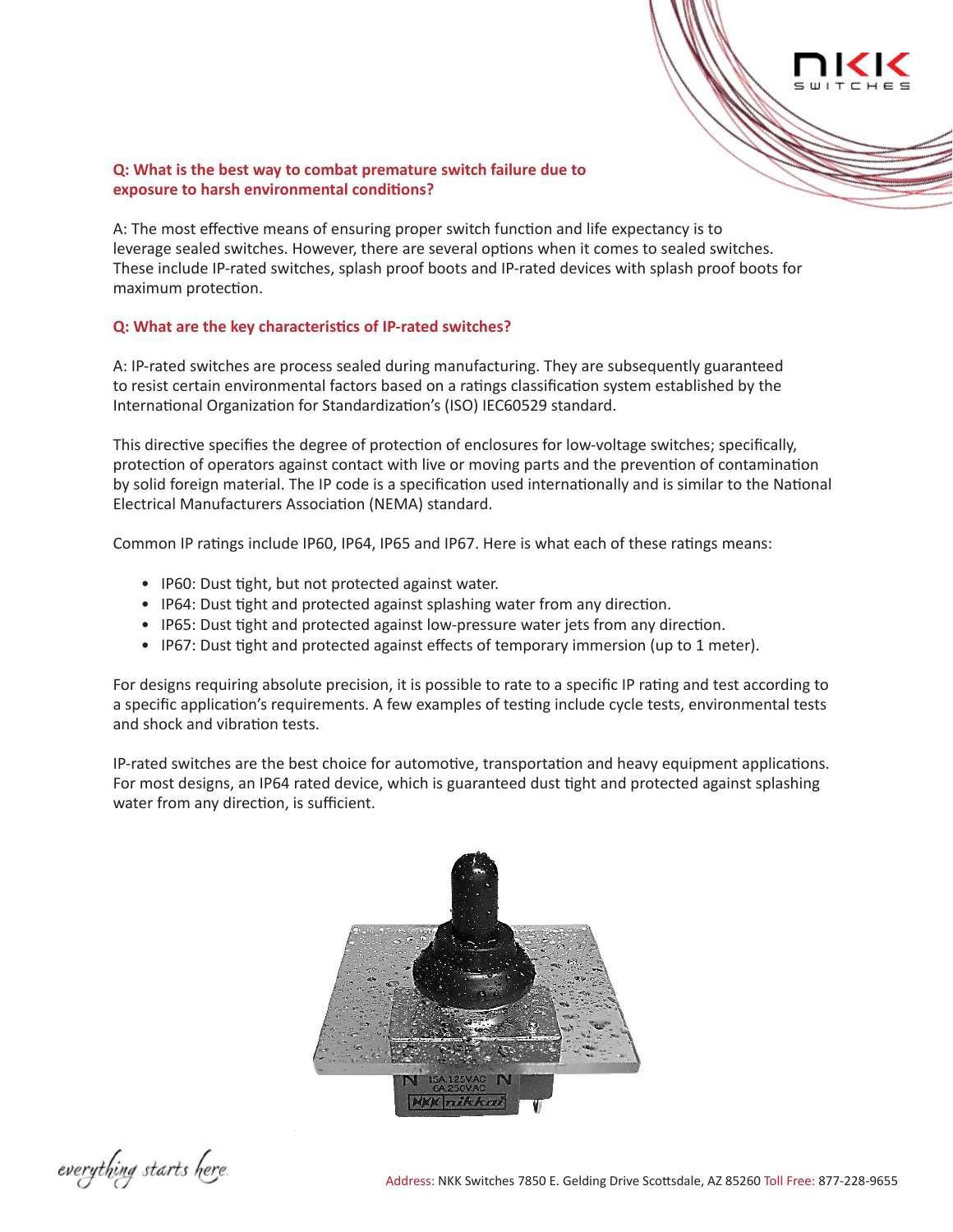### **Q: When are switches with splash proof boots a good choice?**

A: Switches with splash proof boots are ideal for medical and industrial control environments, since constant exposure to contaminants isn't likely, but semi-frequent routine exposure should be expected. As mentioned, the harsh chemicals often used for sterilization in medical environments can impact switch performance. However, the exposure to these chemicals is only during cleaning and typically not when the equipment is in use.

Though switches with splash proof boots do not provide a complete seal, they do offer adequate protection against a variety of contaminating factors. Boots come in a variety of materials, each best suited to specific applications. Thus, it is also important to choose the right material for every environment. Six of the most common boot materials are:

- Silicone rubber, which provides very good hot, cold, ozone, aging and ultra-violet light resistance. It also offers very good flexibility, resilience and tensile strength over a wide temperature range. However, it is less tear resistant than some other materials, so proper care must be used during installation.
- Natural rubber, which is a great choice for panel seals and gaskets.
- Polyvinyl chloride (PVC), which is typically only used for dust proof covers as other materials provide superior resistance against all other types of contaminants.
- Nitrile butadiene rubber (NBR), which offers an excellent balance between protecting against oil and cold temperatures, good elasticity and prolonged performance. However, it provides inferior ozone resistance.
- Ethylene propylene rubber (EPR), which while offering good hot, cold, dust, ozone and water proofing, it provides mediocre oil resistance.

Switch manufacturers can often retrofit most switch types, including pushbutton, rocker, rotary and toggle switches, with splash proof boots. The only exceptions are typically heavy-duty power rotary and slide switches.

While splash proof boots are an excellent choice for many designs, there are some common pitfalls that often come up during the boot installation process. These include improper panel material or panel thickness, the wrong boot for a specific switch, improper torque sequence or assembly process and insufficient thread engagement.

#### **Q: When is the redundancy of an IP-rated switch with a splash proof boot recommended?**

A: If an application requiring an IP-rated switch impacts the safety of either the equipment or human life, designing in such redundancy is important to ensure the highest level of protection against contamination and disastrous switch failure can be essential.

For example, industrial control environments typically only require IP-rated switches. However, when safety is a factor in such environments, an IP-rated device with a splash proof boot is recommended. Consider the possibility that in such an environment, the switch housing could become compromised; thus, breaking the housing's seal. The protective boot would provide a second but necessary barrier of defense against contaminants.

everything starts here.